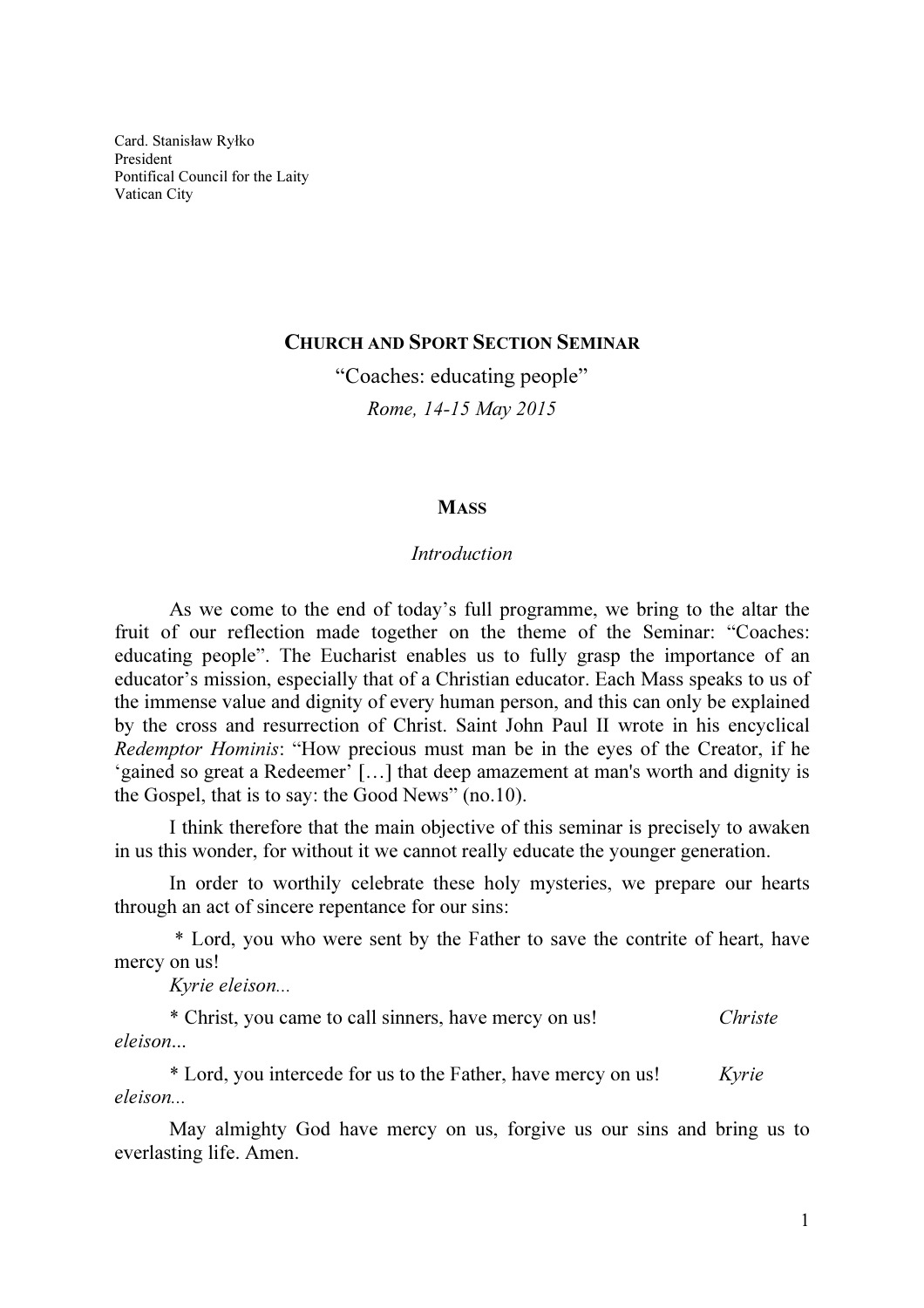## A lesson from Saint Matthias apostle...

1. Today the Church is celebrating the feast of Saint Matthias apostle. His story, we remember, is very unusual and different from that of the other apostles. To replace Judas Iscariot, the traitor, the eleven apostles gathered in prayer under the guidance of Peter and cast lots to choose between two candidates. The lot fell to Matthias, and he joined the eleven apostles. We remember the beautiful prayer that accompanies the election of Matthias: "Lord, you know everyone's heart. Show us which of these two you have chosen to take over this apostolic ministry, which Judas left to go where he belongs" (Acts 1:24-25). This is how Saint Matthias became the twelfth apostle, a witness to the resurrection of Christ. According to tradition, he proclaimed the Gospel first in Judea and then in Ethiopia where he was martyred in the year 50 or so.

2. The story of Saint Matthias apostle helps us to understand better the meaning of the word vocation: a vocation accepted and lived out with fidelity even to the shedding of blood, unlike Judas who betrayed Jesus. Our vocation is very important in each person's life. For us Christians, life itself is a vocation in the sense that God's call to life has a unique and original plan for each one of us  $\Box$  a plan of love. As a person, I am not the result of pure chance. God meant me to be right from the beginning of eternity. We are all called to discover this plan of love and to adhere to it freely. Of course, this is not an easy task. It requires deep discernment that involves all of our lives. It is a task that presents itself with particular intensity for young people. They have to discover that their life is a vocation from God, and they must respond to that call with a great sense of responsibility. The task of educators comes in here  $\Box$  parents, teachers, and also the coaches! They have to accompany young people in a way that can help them to discover their vocation and to make the important choices in life. In our time, this has become an extremely difficult mission. This is because of the widespread educational crisis of which Pope Benedict XVI spoke often. With so many anthropological shifts and the current relativistic thinking, it is extremely difficult to convey to the younger generations the basic values and rules of life. Postmodernity is causing people to be confused and lost, extremely fragile and desperate for true teachers and reliable guides who unfortunately are scarce. The mission of an educator today has become very difficult and more than ever requires authentic witness of life. Blessed Paul VI said, "Modern man listens more willingly to witnesses than to teachers, and if he does listen to teachers, it is because they are witnesses" (*Evangelii Nuntiandi*, no. 41).

3. Coaches, then, must be both teachers and witnesses for young people who are entrusted to their care. They are witnesses and educators who help the people entrusted to them to grow, not only in the skills of a given sport at competitive level, but also and especially in humanity. It is not enough to produce "one-dimensional" champions or "human machines" who can win titles and medals. We must never lose